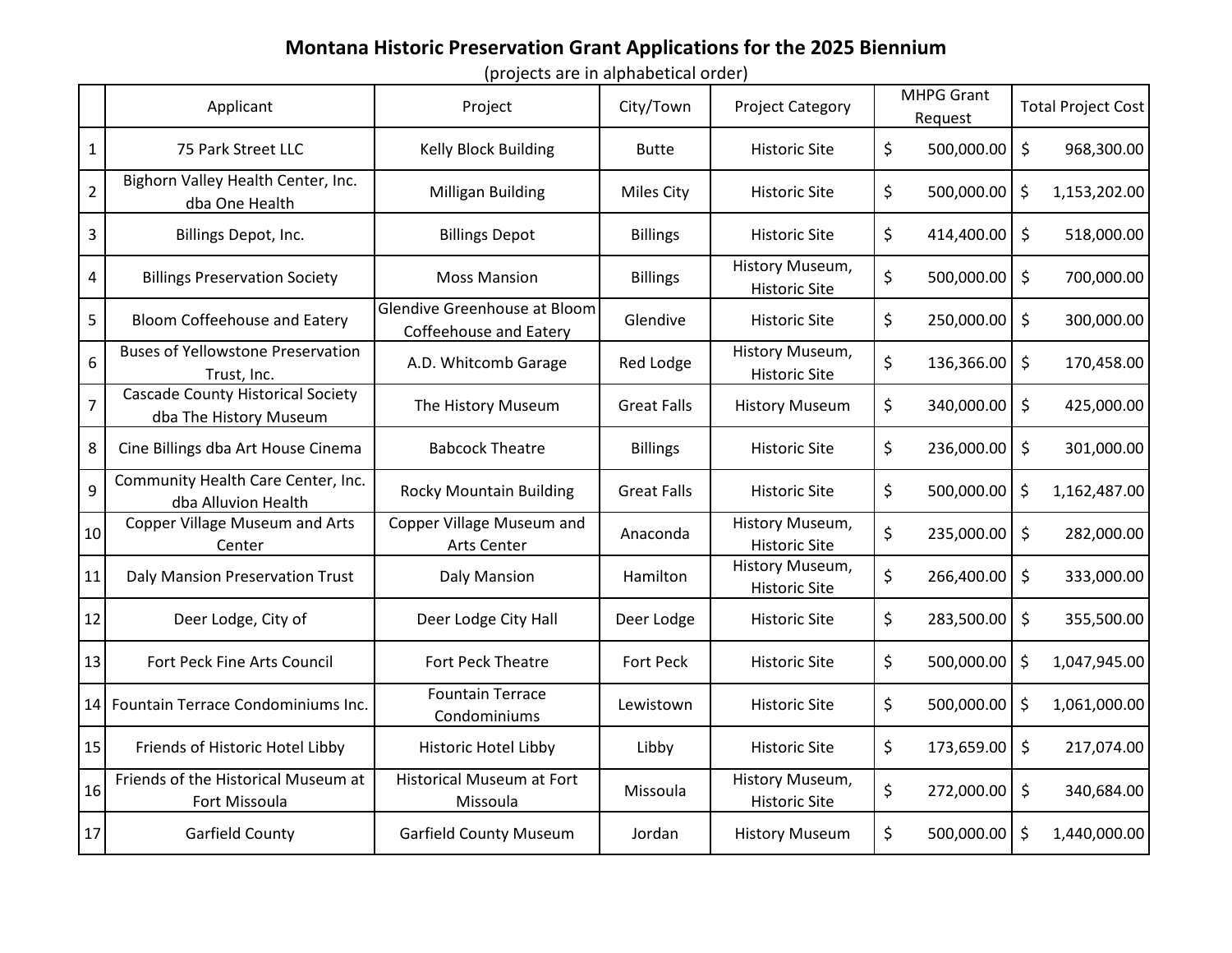## **Montana Historic Preservation Grant Applications for the 2025 Biennium**

(projects are in alphabetical order)

|    | Applicant                                               | Project                                               | City/Town           | <b>Project Category</b> | <b>MHPG Grant</b><br>Request |            | <b>Total Project Cost</b> |              |
|----|---------------------------------------------------------|-------------------------------------------------------|---------------------|-------------------------|------------------------------|------------|---------------------------|--------------|
| 18 | <b>Glacier National Park Conservancy</b>                | <b>Wheeler Cabin</b>                                  | <b>West Glacier</b> | <b>Historic Site</b>    | \$                           | 493,200.00 | \$                        | 610,305.00   |
| 19 | Great Falls, City of                                    | <b>Great Falls Civic Center</b>                       | <b>Great Falls</b>  | <b>Historic Site</b>    | \$                           | 500,000.00 | \$                        | 1,086,567.18 |
| 20 | Harlowton, City of                                      | <b>Harlowton Roundhouse</b>                           | Harlowton           | <b>Historic Site</b>    | \$                           | 500,000.00 | \$                        | 865,000.00   |
| 21 | Havre Beneath the Streets                               | Havre Beneath the Streets                             | Havre               | <b>History Museum</b>   | \$                           | 359,672.32 | \$                        | 447,172.32   |
| 22 | Hockaday Museum of Art                                  | Hockaday Museum of Art                                | Kalispell           | <b>Historic Site</b>    | \$                           | 31,000.00  | \$                        | 50,000.00    |
| 23 | Homeword, Inc (Lenox Flats)                             | Lenox Flats Building                                  | Missoula            | <b>Historic Site</b>    | \$                           | 288,330.00 | \$                        | 370,630.00   |
| 24 | Homeword, Inc (Ouellette Place)                         | <b>Oullette Place</b>                                 | Lewistown           | <b>Historic Site</b>    | \$                           | 287,300.00 | \$                        | 359,200.00   |
| 25 | Homeword, Inc. (Acme Historic<br>Hotel)                 | <b>Acme Building</b>                                  | <b>Billings</b>     | <b>Historic Site</b>    | \$                           | 321,100.00 | \$                        | 401,600.00   |
| 26 | Joliet, Town of                                         | Joliet Town Hall and<br>Courthouse                    | Joliet              | <b>Historic Site</b>    | \$                           | 83,000.00  | \$                        | 100,000.00   |
| 27 | Lakeside Distillery                                     | Lakeside Distillery                                   | Townsend            | <b>Historic Site</b>    | \$                           | 65,000.00  | \$                        | 165,425.02   |
| 28 | Miles City Convent Keepers                              | Miles City Convent Keepers<br><b>Community Center</b> | <b>Miles City</b>   | <b>Historic Site</b>    | \$                           | 119,688.00 | \$                        | 150,313.00   |
| 29 | Miles City Elks Lodge #537                              | Miles City Elks Lodge #537                            | <b>Miles City</b>   | <b>Historic Site</b>    | \$                           | 200,000.00 | \$                        | 250,000.00   |
| 30 | Miracle of America Museum                               | Miracle of America Museum                             | Polson              | <b>History Museum</b>   | \$                           | 92,623.00  | \$                        | 116,204.00   |
| 31 | Montana Consulting, LLC                                 | Legal Tender Bar and Hotel<br><b>Building</b>         | Thompson<br>Falls   | <b>Historic Site</b>    | \$                           | 255,937.60 | \$                        | 319,922.00   |
| 32 | Montana Heritage Commission -<br>Coggswell/Taylor House | <b>Coggswell-Taylor House</b>                         | Virginia City       | <b>Historic Site</b>    | \$                           | 176,562.00 | \$                        | 261,562.00   |
| 33 | Montana Heritage Commission -<br><b>Gilbert House</b>   | <b>Gilbert House</b>                                  | Virginia City       | <b>Historic Site</b>    | \$                           | 297,000.00 | \$                        | 372,000.00   |
| 34 | Montana Heritage Commission -<br><b>Hickman House</b>   | <b>Hickman House</b>                                  | Virginia City       | <b>Historic Site</b>    | \$                           | 166,073.00 | \$                        | 234,073.00   |